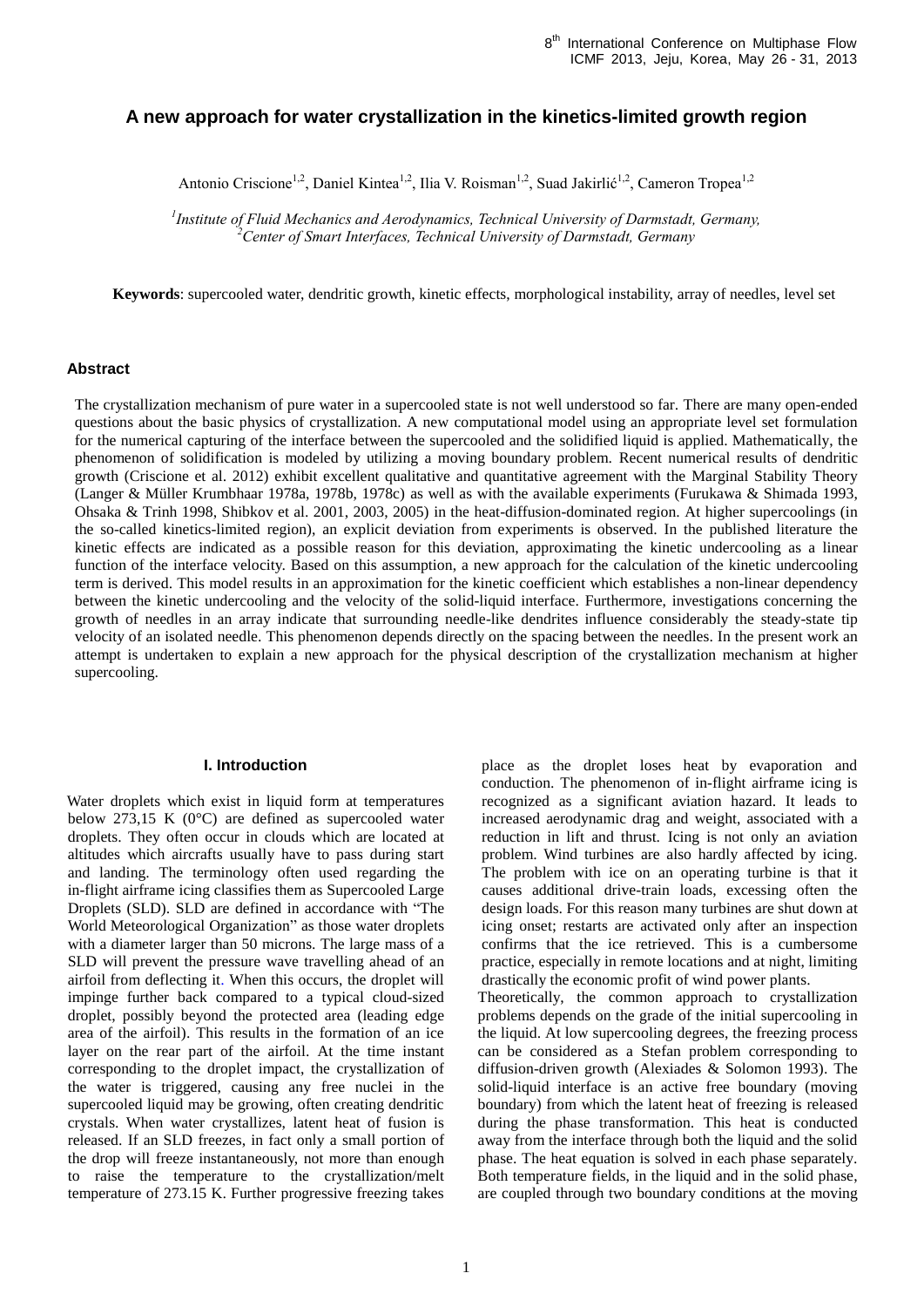boundary. The first boundary condition is the constant melting/crystallization temperature at the interface. This temperature will be locally altered by an amount depending on the interfacial tension between the solid and liquid phases and the local curvature (Gibbs-Thomson effect). The second boundary condition is represented implicitly by the velocity of the moving boundary. It is derived from a heat balance at the interface (Stefan condition) and hence it depends on how fast the latent heat of solidification is removed from the interface. In the case of increasing supercooling, the literature reports that the so-called kinetic effects start to dominate the system. Thus, the slowest process of the freezing mechanism depends on how fast the liquid molecules can be brought in the proper position, orientation and conformation pertinent to the solid phase. The transition from heat-diffusion to kinetics-limited growth has been observed in experiments at a supercooling of approximately 10 K (Shibkov et al. 2005). The shape of the solid-liquid interface depends on various parameters such as the initial degree of supercooling, the surface tension and its anisotropy. In case that the initial supercooling of the liquid is low and the heat flux into the solid is high, usually planar solidification will occur. The latent heat of solidification released at the interface is mainly transferred into the solid phase. The more heat is conducted into the liquid the more unstable becomes the shape of the solid-liquid interface. At higher degrees of supercooling in the liquid phase the planar solidification front transforms to dendrite shaped surface with side-branching growth. Arrays of branchless dendrites (needle-like crystals) emerge at higher degrees of supercooling. Shibkov et al. (2001, 2003, 2005) investigated the free growth of an ice crystal in pure supercooled water. The experiments were performed on a horizontal 200  $\mu$ m thick water film stretched over area of 30 mm<sup>2</sup> . In order to seed an ice crystal in the supercooled water and hence to trigger the nucleation process they used a thin steel frosted rod. Various shapes of ice crystal patterns in the range between low  $(\Delta T = 0.1 \text{ K})$  and high  $(\Delta T = 14.5 \text{ K})$ supercooling have been observed (Figure 1). It becomes evident that, as mentioned before, the shape of the solidification front depends strongly on the initial degree of supercooling in the water film. Furthermore, the shape of the dendritic front is determined by the balance between surface energy criterion and the efficiency of the interface in removing heat. The study of the influence of disturbances at the interface, the so-called morphological instability anlysis, has been introduced by Mullins & Sekerka (1963a, 1963b).

Over the last decades, various computational approaches have been developed and applied to simulate crystallisation especially in metals. The existing computational models describing the solidification of pure water are not numerous. The direct solution of the time-dependent moving-boundary problem, which governs both the planar solidification and dendritic crystal growth, represents a great challenge. To date, the phase-field method has been usually used in simulations describing crystallisation phenomena to avoid the emerging difficulties in tracking a sharp boundary (Kobayashi 1993, Wheeler 1993, Do-Quang & Amberg 2008). In this work, a new computational model based on the level set technique (Osher & Sethian, 1988) is used (Criscione et al. 2012). It describes freezing mechanism under supercooled conditions relying on the physical and mathematical description of the two-phase moving-boundary problem. The relevant numerical algorithm is implemented into the open source software OpenFOAM® . In the next section an outline of the physics governing the freezing mechanism (moving-boundary problem) and its mathematical description is given. The level set algorithm used in this work is briefly introduced in section III. Furthermore, the transition from heat-diffusion dendritic growth to the kinetics-limited region is investigated in section IV in order to understand the crystallization mechanism at higher supercooling degrees.



**Figure 1:** Various shapes of freely growing ice crystals at different initial supercooling degree for the liquid phase: Dendrite with splitted tip a)  $\Delta T = 0.3$  K; Dendrite with side-branching b)  $\Delta T = 0.5$  K, c)  $\Delta T = 0.7$  K, d)  $\Delta T = 1.1$  K, e)  $\Delta T = 3.8$  K; Branchless dendrite (needle-like crystal) f) and g) 4.2 K; Array of needles h) 8.2 K, i) 14.5 K. (Shibkov et al. 2003)

# **Nomenclature**

- *c* specific heat capacity (J/kgK)
- *k* heat conductivity (W/mK)
- *kkin* kinetic coefficient
- *L* latent heat of crystallization (J/kg)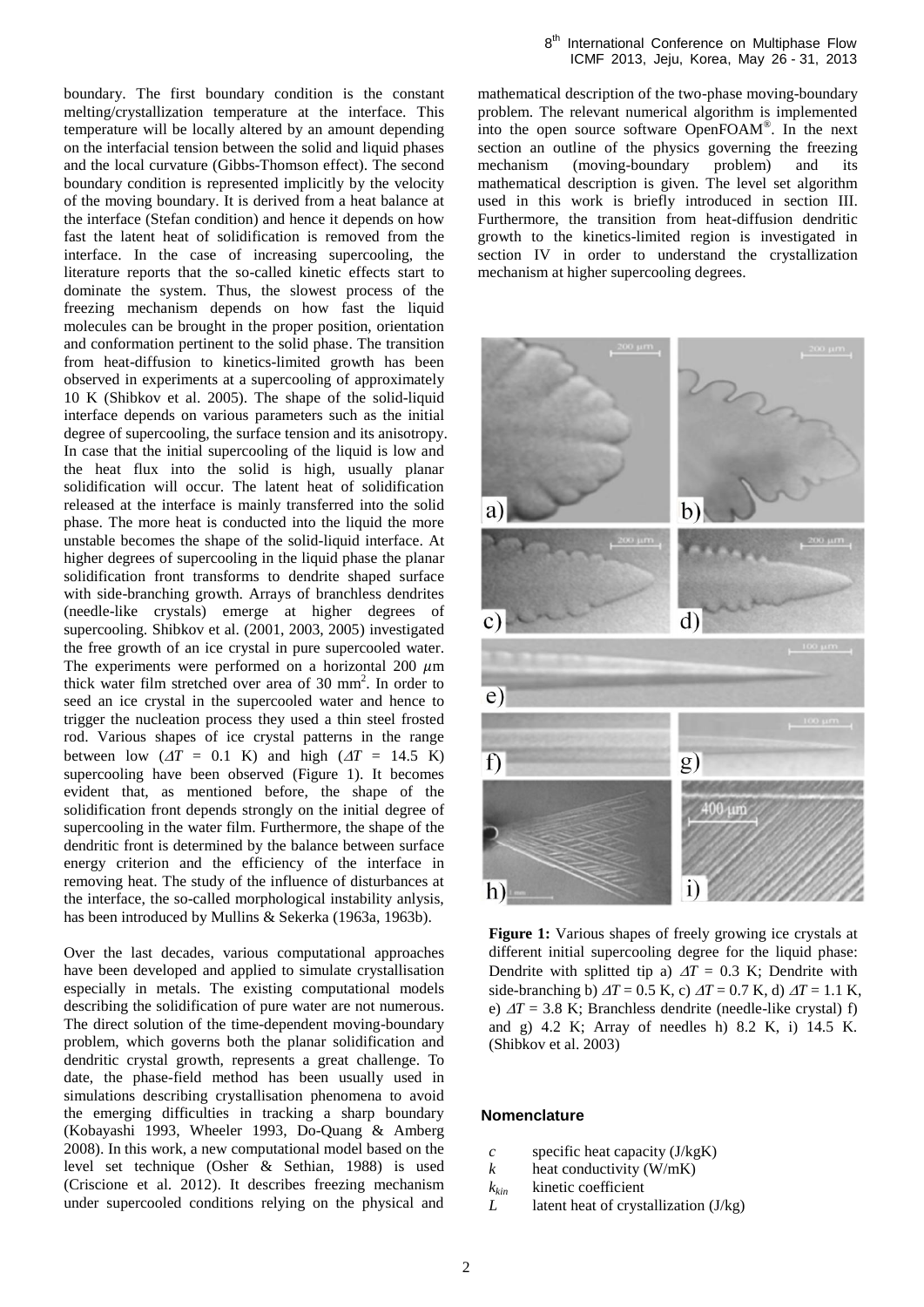- 8<sup>th</sup> International Conference on Multiphase Flow ICMF 2013, Jeju, Korea, May 26 - 31, 2013
- *n* unit vector normal to solid-liquid interface (m)
- *Pe* Peclét number
- *T* temperature (K)
- $T_m$  melting/crystallization temperature  $(K)$
- *v* solid-liquid interface velocity (m/s)

*Greek letters*

- $\Gamma$ capillary constant (mK)
- $\Xi$ solid-liquid interface
- $\Delta$ dimensionl. supercooling
- $\Delta T$ supercooling/undercooling (K)
- $\Phi$ level set distance function (m)
- $\Omega$ phase of the domain
- $\alpha$ thermal diffusivity  $(m^2/s)$
- $\delta_c$ capillary length (m)
- $\delta_d$ diffusion length (m)
- $\kappa$ curvature of solid-liquid interface (1/m)
- $\rho$ density (kg/m<sup>3</sup>)
- $\sigma$ interfacial tension  $\frac{1}{s^2}$ )

#### *Subscripts*

- *I* solid-liquid interface
- *l* liquid
- *n* normal to the solid-liquid interface
- *s* solid
- *t* tip of needle-like dendrite
- *v* volumetric property

### **II. Theoretical Background**

Mathematically, the problem of crystallization is considered as a two-phase moving boundary case (Alexiades & Solomon 1993, Davis 2001). Both the liquid and the solid phases are active, i.e. the heat conservation is solved in both sub-domains. Heat flows from the interface in both directions. We consider a domain *D* of pure water where the water is either in liquid (supercooled) or solid phase. Let  $T(\vec{x},t)$  represent the temperature of the water. The region where the water is in solid state is denoted as  $\Omega$ <sub>s</sub> and the region where the water is liquid as  $\Omega$ <sub>l</sub>.





The interface between the solid and the liquid phases is of infinitesimal thickness and is denoted as  $\Xi$  (Figure 2). As

the motion in liquid region is not presently considered, the energy equation describing time dependent heat conduction in both regions reduces correspondingly to:

$$
\int_{V} \frac{\delta(\rho c_{v,s}T)}{\delta t} dV = \oint_{S} (k_{s} \nabla T) \cdot \vec{n} dS, \qquad \vec{x} \in \Omega_{s}, \quad (1)
$$

$$
\int_{V} \frac{\delta(\rho c_{v,l}T)}{\delta t} dV = \oint_{S} (k_{l} \nabla T) \cdot \vec{n} dS, \qquad \vec{x} \in \Omega_{l}. \quad (2)
$$

At the interface two boundary conditions (BC) are needed to close the computational model. Here,  $\rho := \rho_s = \rho_l$  is assumed. The first one  $(1<sup>st</sup> BC)$  describes the energy balance (Stefan condition). It expresses the dependence of the local normal velocity of the interface on the heat flux discontinuity at the interface

$$
\rho L \vec{v}_n = -k_l \frac{\partial T}{\partial \vec{n}} \bigg|_{\Xi, l} + k_s \frac{\partial T}{\partial \vec{n}} \bigg|_{\Xi, s}, \qquad \bar{x} \in \Xi. \tag{3}
$$

This boundary condition is valid only for a flat freezing interface. The second boundary condition  $(2<sup>nd</sup> BC)$  at the interface relates to the temperature distribution. In the case of a curved interface the temperature at the interface needs to be described by the Gibbs-Thomson relation:

$$
T_I = T_m - \Delta T_v = T_m \left( 1 - \frac{\sigma}{\rho L} \kappa \right) = T_m - \Gamma \kappa \,, \tag{4}
$$

here  $\Delta T_v$  represents the capillary undercooling. For a curved interface the correct Stefan condition  $(1<sup>st</sup> BC)$ reads:

$$
\rho \left( L - \Delta c_v \left[ T_m - T_I \right] \right) \overline{\psi}_n = -k_I \frac{\partial T}{\partial \overline{n}} \bigg|_{\Xi, I} + k_s \frac{\partial T}{\partial \overline{n}} \bigg|_{\Xi, s}, \tag{5}
$$

where  $\Delta c_v := c_{v,l} - c_{v,s}$  = const.

# **Kinetic effects**

The solid-liquid interface is in a dynamic equilibrium when the molecules attach and detach continually at equal rates. In this case, the temperature of the interface,  $T_L$  is equal to *Tm*. In the case of a curved solid-liquid interface, the interface temperature is appropriately altered in order to account the capillary undercooling, Eq. (4). For the case that  $T_I$  <  $T_m$ , molecules become more strongly bounded to the interface. Thus, their number detaching per unit time decreases. The interface velocity,  $\vec{v}_n$ , increases according to the difference between  $T_m$  and  $T_l$ . Until the point where the molecules in the liquid become sluggish and the rate of attachment decreases. Hence, for pure substances with low latent heats, like metals, the velocity of the solid-liquid interface is approximated as a linear function of the kinetic undercooling,  $\Delta T_{kin}$ :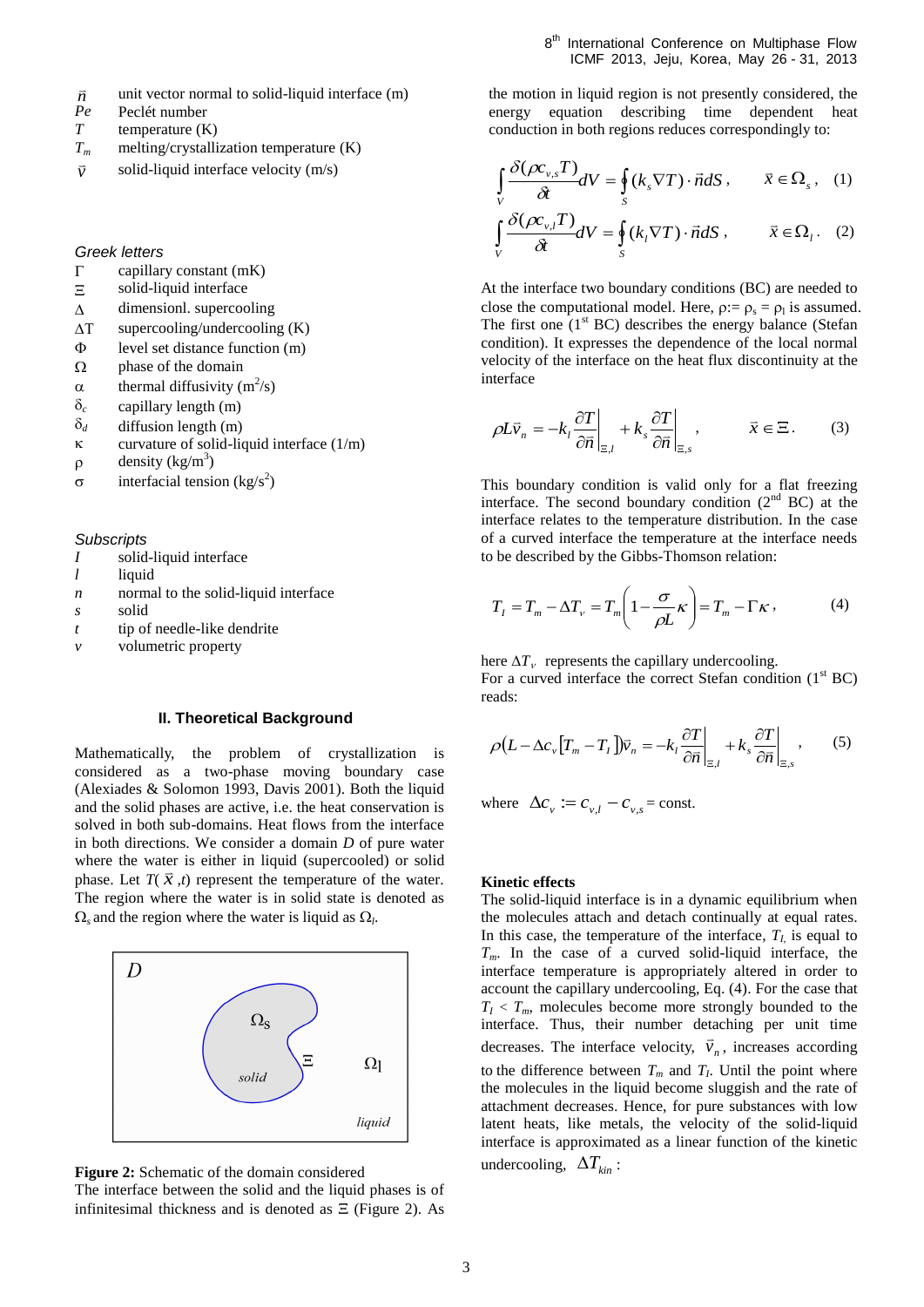$$
\vec{v}_n = k_{kin}(T_m - T_I) = k_{kin} \Delta T_{kin}.
$$
\n(6)

with *kkin* representing the kinetic coefficient. Thus, the effect of the kinetic undercooling at the interface can be modelled as follows:

$$
T_I = T_m - k_{kin}^{-1} \vec{v}_n.
$$
 (7)

The latent heat of metals is comparable to that of water (Table 1); accordingly this approximation should also be valid for water. Hence, in accordance with literature, the interface velocity can be approximated as a linear function of the initial supercooling (e.g. Davis 2001).

| <b>Pure substance</b> | Latent heat, $L[kJ/K]$ |
|-----------------------|------------------------|
| Aluminium             | 398                    |
| Magnesium             | 368                    |
| Nickel                | 197                    |
| Water                 | 333                    |

Table 1: Latent heat of crystallization; metals vs. water.

# **From planar freezing interface to the growth of needle-like dendrites**

The solid-liquid interface, which represents the phase-transition region where solid and liquid coexist, appears planar for most pure materials under ordinary freezing conditions (at a constant  $T_m$ ), Figure 3 I. During the chrystallization of supercooled water the interface between the solid and the liquid phase becomes unstable and its microstructure appears to be dendritic. The supercooling intensity represents the destabilizing effect of the interface and the rate of solidification depends upon the degree of solidification that drives it. On the contrary, the interfacial tension tends to stabilize the interface bringing small perturbations back in line; the process described by the Gibbs-Thomson relation (Figure 3 II.) acts towards the interface stabilization. The balance between these two effects can be analyzed by the classical approach to morphological instability introduced by Mullins & Sekerka (1963a, 1963b) in the context of directional solidification (Figure 3 III.). The concept of this approach is basically exhibited in the simple setting of a two-dimensional steady-state directional solidification (Davis 2001). By utilizing this approach one can study the stability of a flat-interface solution under small sinusoidal perturbations. Two heaters are placed at the same distance,  $\Delta y$ , from the interface, the lower one has a constant temperature  $T_s < T_m$ and the upper one is held at a constant temperature  $T_l > T_m$ . The analysis of the morphological instability yields the cutoff wavelength, which represents the largest possible wavelength for a stable interface:

$$
\lambda_c = 2\pi \sqrt{\frac{2\alpha}{\bar{v}_{n,0}} \frac{T_m \sigma c_v}{L_v^2}} = 2\pi \sqrt{\delta_d \delta_c},
$$
\n(8)

where  $k_s = k_l = k$ ,  $c_s = c_l = c$ ,  $\rho_s = \rho_l = \rho$ ,  $\vec{v}_{n,0}$  is the constant speed of the setup along the *y*-axis, while the interface remains flat and stationary at *y* = 0. In other words,  $\vec{v}_{n,0}$ represents the velocity of the non-perturbed interface given that the temperature gradient at the lower and upper boundary of the setup held at constant value. Assuming that the thermal diffusivity,  $\alpha$ , and the heat capacity,  $c_v$ , are constant, the cutoff wavelength depends directly on  $\vec{v}_{n,0}$ . If the value of the interface velocity increases, the largest possible wavelength for a stable interface decreases. The cutoff wavelength gets smaller at higher supercooling for the liquid phase subject to the condition complying with the constant temperature gradient in the solid. In Figure 1 various shapes of freely growing ice crystals at different initial supercooling for the liquid phase are shown. In these experiments it has been observed that when a trigger (a needle in Shibkov's experiments) reaches the surface of the supercooled pure water film an ice crystal freely grows from the point of contact. The corresponding temperature jump is caused by the release of the latent heat of crystallization.



**Figure 3:** Sequence of events, from planar freezing front towards the growth of needle-like dendrites

Regardless of the level of the initial supercooling degree in the water, the incipient structure of the crystal is a smooth circular disk at constant value of temperature,  $T_m$ . In a second step, the disk develops some bulges which grow into fingers. These bulges, caused by a fluctuating thermal noise at the smooth interface, are exposed to a steeper temperature gradient and hence evolve into the deformation of fingers. During this transition process the primary fingers develop into crystals of different shapes: from dendrites with side-branching to needles. This transition depends strongly on the initial supercooling degree of the pure water. The critical nucleation radius is defined as

$$
R_c = \frac{2\sigma T_m}{L_v \Delta T}.
$$
\n(9)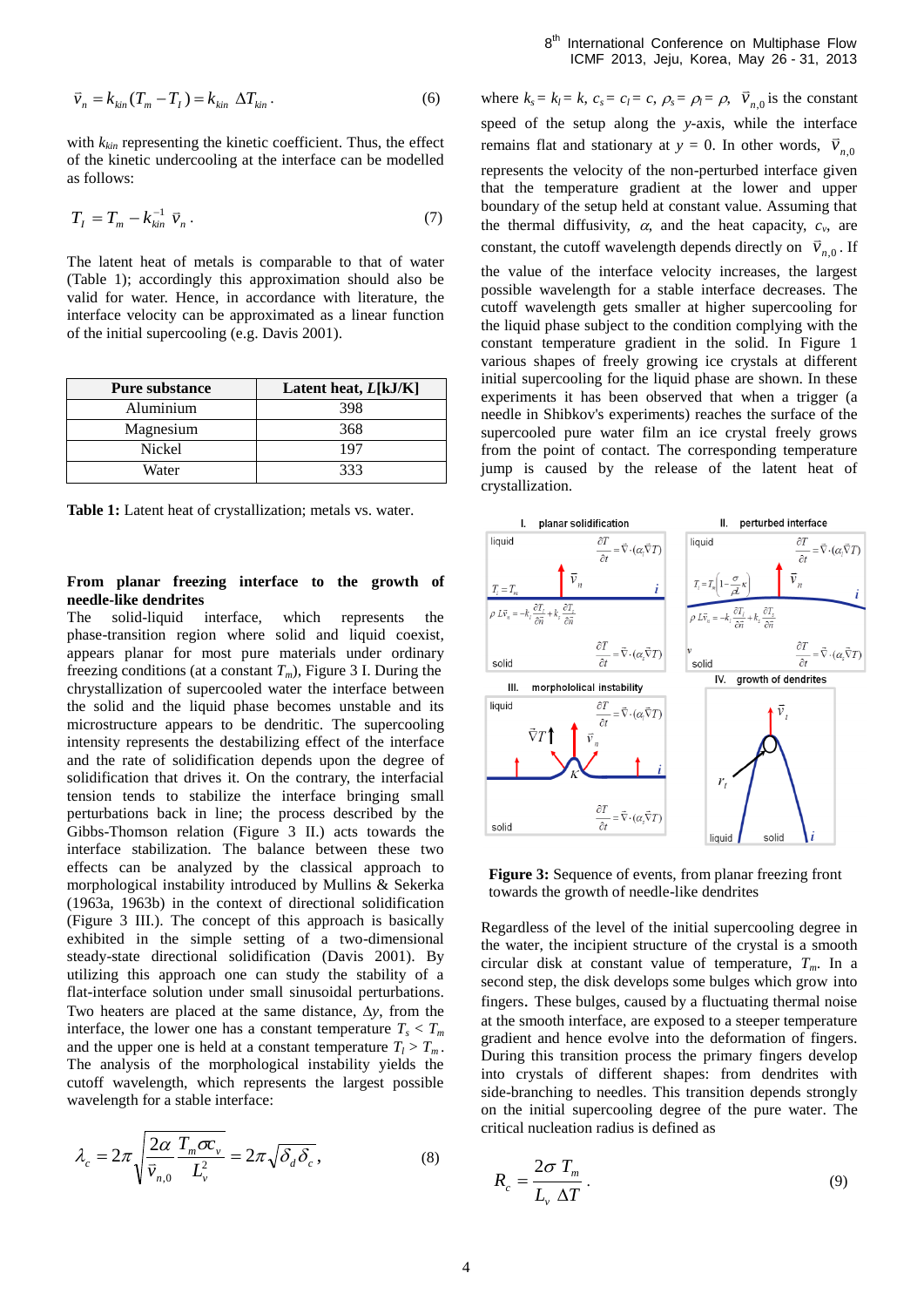Only when the radius of the initial nucleus is larger than *R<sup>c</sup>* , it will grow to  $R = \infty$ . The nucleus grows as a smooth spherical sphere as far as the critical radius of instability, *R<sup>I</sup>* , is achieved. When the nucleus radius is larger than  $R_I$ , the destabilizing effect (supercooling) starts to destabilize the system: small bumps (instabilities) on the interface start to grow into the supercooled water (Figure 4). The instability mechanism depends on the thermal boundary layer on the liquid side of the particle. Conduction in the solid would stabilize the particle, it means that it grows to larger radius before it becomes unstable. In Shibkov's experiments the temperature is constant in the nucleus and hence conduction in the solid is negligible. A bump on the interface propagates deeper into the liquid, increasing the magnitude of the temperature gradient on the liquid side. Hence, the energy balance (Stefan condition) causes a faster bump growth



The spacing between bumps (Figure 4) on the solid-liquid interface results from the morphological instability of Mullins & Sekerka: it is in agreement with the critical cutoff wavelength, Eq. (8), and hence it depends directly on the initial supercooling degree of the water. Small perturbations at the interface evolve into the formation of various polycrystal structures, depending on the supercooling degree. Assuming that the various crystals have a paraboloidal structure, Invantsov (1947) derived an analytical solution for the steady-state tip velocity and tip radius, under the assumption that, firstly, the kinetics is instantaneous,  $k_{kin}^{-1}$  =

0, and secondly, the surface tension is zero,  $\sigma = 0$ . This theory considers a single needle growing into an infinite half-space of supercooled liquid. The Péclet number, *Pe*, derived from the Ivantsov's theory is used to establish a correlation between the tip velocity,  $\vec{v}_t$ , and the tip radius,

$$
r_{t}:
$$

$$
Pe = \frac{r_i v_t}{2\alpha} \,. \tag{10}
$$

There is a unique Péclet number for the entire range of dimensionless supercooling,  $\Delta$ , obtained by solving the Ivantsov function:

$$
\Delta = Pe_0 \exp^{Pe_0} E_1(Pe_0). \tag{11}
$$

The solution of this function represents a continuum family of parabolas/paraboloids for a given initial dimensionless supercooling  $\Delta$ . One of the first important hypothetical principle of tip selection was the marginal stability theory (MST) introduced by Langer & Müller-Krumbhaar (1977, 1978a, 1978b, 1978c) in their "Universal Law of Crystal Growth". They analyzed the stable steady-state of the Ivantsov paraboloidal dendrite, introduced the interfacial tension effect as a linearized perturbation function and found that Ivantsov's continuum family of solutions may now be divided into a stable and an unstable region. When interfacial energy,  $\sigma$ , is present and kinetic supercooling is neglected, a new dimensionless parameter is defined, representing the so-called "control parameter" for the "operating point" of the needle:

$$
\varepsilon = \frac{T_m \sigma c_v}{L_v^2} \cdot \frac{2\alpha}{v_n} \cdot \frac{1}{r_t^2} = \frac{\delta_c \delta_d}{r_t^2} = \left(\frac{\lambda_c}{2\pi r_t}\right)^2, \quad (12)
$$

The selected dendrite corresponds to the point of marginal stability and hence the emerging tip radius,  $r<sub>t</sub>$ , corresponds to the cutoff wavelength,  $\lambda_c$ , for the stability of a planar interface via the Mullins-Sekerka criterion, Eq. (8). Thus, the control parameter is evaluated as:

$$
\varepsilon^* = \frac{1}{4\pi^2} \approx 0.025\,. \tag{13}
$$

Eq. (12) provides an additional relation between the growth velocity and the tip radius. The first relation is provided by the Peclét number (Eq. 9). On the basis of the MST, a unique growth velocity as a single valued function of the supercooling (growth law) can be calculated.

Figure 5 shows the dimensionless growth speed of freely growing ice crystals as a function of the dimensionless supercooling. The solid line represents the diffusional MST with the controlling parameter,  $\varepsilon^* = 0.025$ . The experimental results of Langer et al. (1978), Ohsaka & Trinh (1998), and Shibkov et al. (2005) show a deviation from the theoretical curve at high supercoolings. Shibkov et al. give as possible reason for the deviation the kinetic effects which start to influence the system at higher supercoolings. MST assumes a local thermal equilibrium at growing solid-liquid interface which may not be the case at higher supercooling degrees

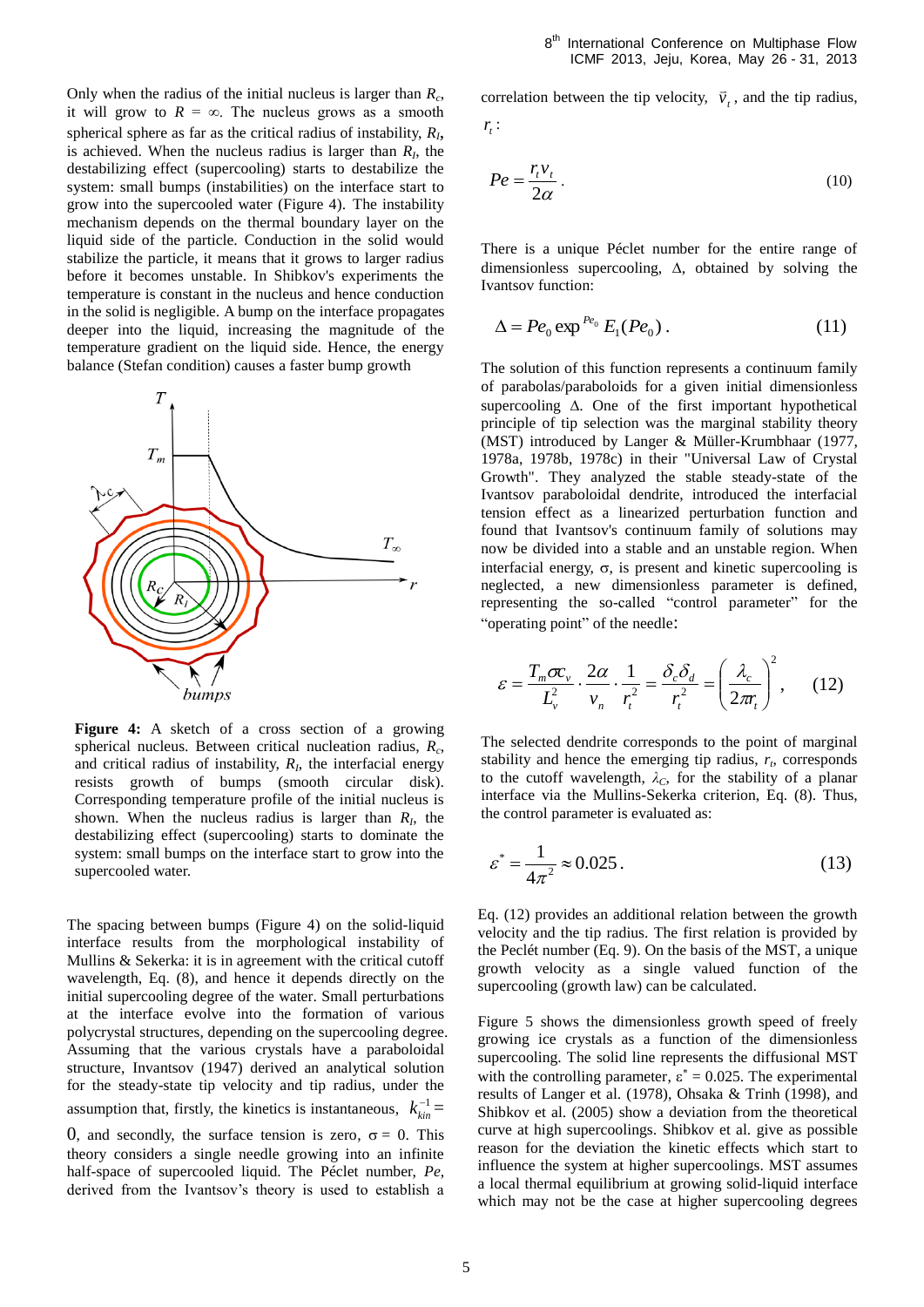because of the slow water molecular transfer across the interface (sluggish interface kinetics). Therefore, they propose that for higher supercooling degrees, the speed of solidification is predominantly determined by the mechanism of molecular attachment kinetics at the solid–liquid interface.



**Figure 5:** Ice crystals freely growing from supercooled pure water, dimensionless growth,  $V = \vec{v}_r d_0 / 2\alpha$ , plotted against the dimensionless supercooling,  $\Delta = \Delta T c_p / L$ (Shibkov et al. 2005).

# **III. Numerical Algorithm**

A computational model based on the level set method is used in this study. For a detailed description of the computational model we refer to Criscione et al. (2012). In the following, a brief introduction is given. The level set function,  $\Phi$ , is defined as a signed distance function: the zero level set function represents the solid-liquid interface, whereas the signed value of the outer level set field constitutes the distance to the interface. The sign indicates the side of the interface one looks to: a negative sign of the outer level set field represents the solid phase while the positive sign indicated the liquid phase.

The heat transfer equations are solved in both, the liquid and solid phase independently from each other. At the solid-liquid interface a constant value (Dirichlet boundary condition) for the temperature field is imposed. The interface temperature is calculated according to the Gibbs-Thomson relation, Eq. (4). Here, the curvature of the solid-liquid interface (zero level set function) is needed. In

cells close to the interface, the curvature is calculated in the center node as the divergence of the unit vector,  $\vec{n}_{\bar{z}} = \nabla \Phi / |\nabla \Phi|$ . Subtracting the normal distance between the cell center and the interface (outer level set value) from the curvature radius, one obtains the interface curvature radius. The inverse of the interface curvature radius describes the curvature of the solid-liquid interface. The temperature distribution at the solid-liquid interface of a growing crystal with four-fold anisotropy of the surface energy is illustrated in Figure 6: the interface temperature decreases at sections with positive curvature (finger tip), whereas by negative curvature (a grooving between fingers) the temperature is slightly higher than the crystallization temperature.



**Figure 6:** Gibbs-Thomson relation, temperature distribution at the interface of a growing crystal into the supercooled liquid phase; four-fold anisotropy of the interfacial tension is modelled here.

Ghost-faces and corresponding ghost points are applied to ensure accurate calculation of the temperature normal derivative at grid nodes close to the interface. This is necessary to fulfill the second boundary condition (heat flux balance), Eq. (5), at the interface. The interface temperature is stored at ghost-points. The temperature at the ghost-faces is calculated interpolating or extrapolating linearly the temperature values stored at the cell center node and the ghost-point. This value of the temperature stored at the ghost-faces is needed to approximate numerically the gradient of the temperature in the center node. Hence, the temperature in a virtual point, located at a distance normal to the interface corresponding to the half of a cell, is approximated (Taylor). Using the value of the temperature in the virtual point and the calculated interface temperature at the ghost point the normal derivative can be calculated accurately. Within a narrow band around the interface, whose width is temporally adjusted to the maximum curvature of the interface, the normal-to-interface velocity is appropriately expanded. This velocity is used to update the level set function within the narrow-band. After the update of the level set function within the band, the outer level set function is reinitialized to enable the setting a new band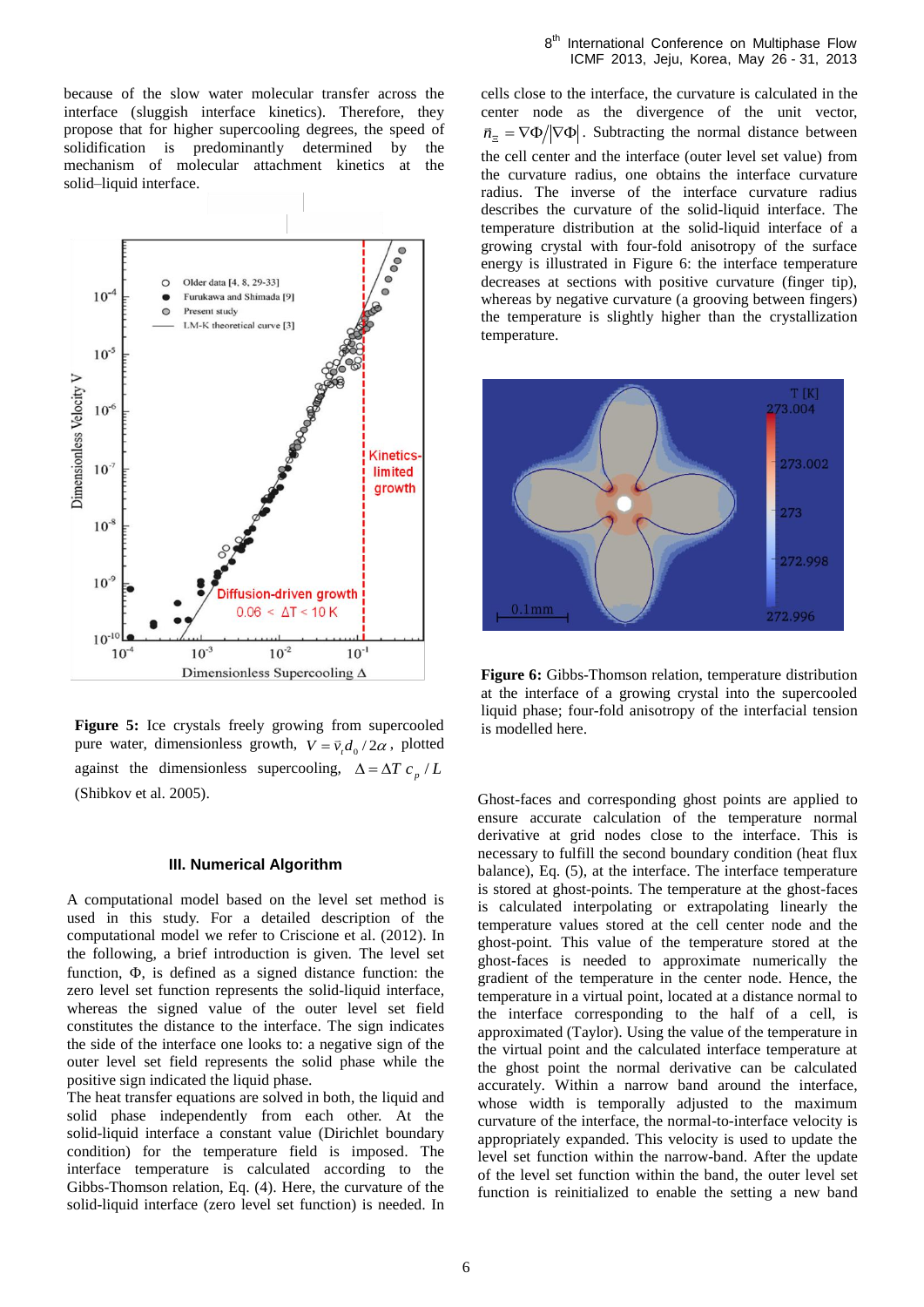around the interface in the next time step. The physical model and numerical algorithm are validated along with the analytical solution of the two-phase planar solidification.

# **IV. Results**

# **Growth of an isolated needle-like dendrite including kinetic effects**

The computational results of dendritic growth in Criscione et al. (2012) exhibit excellent qualitative and quantitative agreement with the Marginal Stability Theory of Langer and Müller-Krumbhaar as well as with the available experiments in the heat-diffusion growth region. At high supercooling degrees, kinetic effects start to influence the system (kinetics-limited growth). Keeping in mind that the computations (such as MST) do not account for kinetic effects, one may observe a certain deviation of the experiments from simulations at higher supercoolings. Shibkov et al. (2005) found also a substantial disagreement between experimental results and predictions of the diffusional law of dendritic growth at high supercooling degrees (Figure 5). They concluded that the observed disagreement is caused by the crossover from the diffusion-driven growth regime to the kinetics-limited regime of solidification. The kinetics growth is determined by the rate of molecular rearrangements at the interface from the liquid to solid state.

In the literature, the velocity of the solid-liquid interface at a high supercooling degree is approximated by a linear function of the kinetic undercooling,  $\Delta T_k$ , Eq. (6). This approximation should be valid for pure substances with low latent heat of crystallization such as metals and water (see Table 1). To date, the definition of the kinetic coefficient,  $k_{kin}$ , is not well understood. In the following, a derivation for the kinetic coefficient is given. First of all, we assume that the steady-state dendrite velocity from experimental data (Shibkov et al. 2005),  $\vec{v}_{n,exp}$ , is directly proportional to

$$
\vec{v}_{n,\exp} \sim \Delta T_T \,. \tag{14}
$$

 $\Delta T_T$  represents the total undercooling at the solid-liquid interface, which is defined as

$$
\Delta T_T = \Delta T_v + \Delta T_{kin},\tag{15}
$$

At a high undercooling degree the steady-state velocity obtained theoretically (MST) deviates significantly from the experimental data. Here the effect of kinetic undercooling is of decisive importance. For instance, in the case of an initial supercooling value of 15 K, MST predicts a steady-state interfacial velocity of 15,88 cm/s. The steady-state dendrite velocity originating from experiments of Shibkov amounts approximately 4 cm/s. In MST the viscous force at the solid-liquid interface is taken into account and hence the viscous undercooling. In order to account for the kinetic undercooling, the ratio of the theoretical steady-state velocity (MST) to the experimental value,  $|\Delta \vec{v}_n|$ , is computed and we assume that

$$
\Delta T_T \cong \frac{\Delta T_\nu}{|\Delta \bar{v}_n|}.\tag{16}
$$

Inserting it into Eq. (15) and assuming a linear function for the kinetic undercooling, Eq. (6), we obtain for the kinetic coefficient

$$
k_{kin} \cong \frac{|\Delta \vec{v}_n| \ \vec{v}_{n,MST} \ L\rho}{\left(1 - |\Delta \vec{v}_n|\right) \ \kappa \sigma \ T_m} \,. \tag{17}
$$



**Figure 7:** Schematic of the computational domain and mesh detail in the fine resolution region.

Thus, preliminary results obtained at high supercooling degrees after accounting for the kinetic undercooling in our computational model – by applying new definition of the kinetic coefficient, Eq. (17) - exhibit good agreement with the experimental data. The limitation by using Eq. (17) is that the kinetic coefficient is directly dependent on the theoretical steady-state velocity and hence on the initial supercooling degree. In order to find a universal constant being valid for all supercoolings, the relation between the kinetic coefficient and the steady-state velocity from theoretical data is approximated by following relation:

$$
k_{\min}^* = \frac{1}{2} \left( \frac{2\pi}{11} \vec{v}_{n,MST} \right)^{2/3}.
$$
 (18)

Assuming that the solid-liquid interface approximates the theoretical value  $\vec{v}_{n,MST}$  $\vec{v}_{n, MST}$  neglecting the kinetic effects, the kinetic undercooling is defined as follows: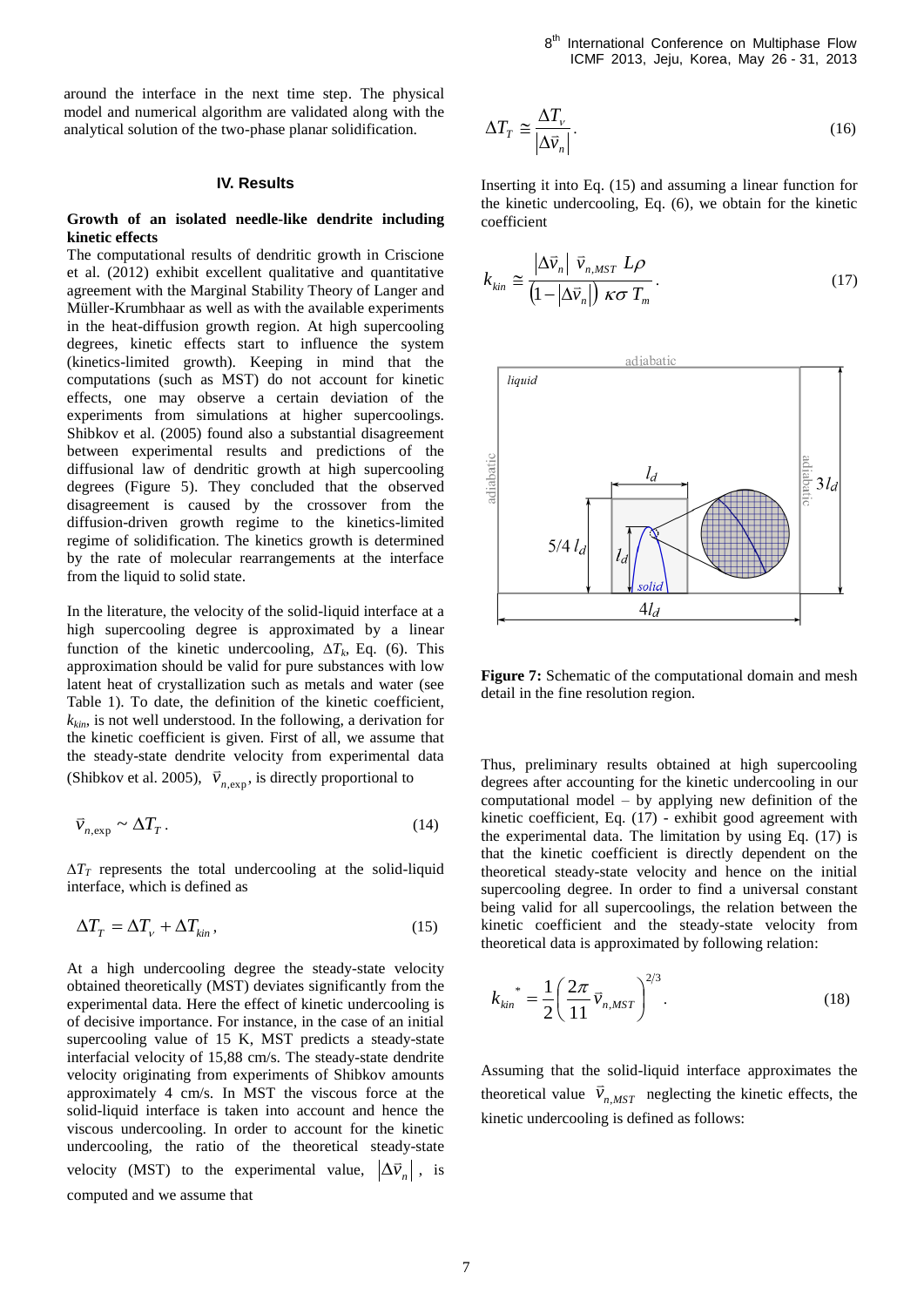$$
\Delta T_{kin} = \frac{\left(\vec{v}_n\right)^{1/3}}{k_{kin}^*} \,. \tag{19}
$$

A schematic of the appropriate computational domain is depicted in Figure 7. The parabolic needle-like dendrite is initialized in the fine-resolution region. In order to assure a correct curvature reproduction, the curvature radius of the tip is resolved with approximately twenty grid cells. The grid resolution in this region is adjusted to the decreasing curvature radius at higher supercooling degrees. *l<sup>d</sup>* represents the initial height of the parabolic needle. Other geometric parameters of the computational domain have to be selected in accordance with the vertical and horizontal growth of the needle, which directly depend on the supercooling degree. In order to fulfill the infinity conditions, adiabatic boundary conditions for the temperature solution have to be prescribed at the left, right and upper domain boundary.



**Figure 8:** Tip velocity with and without kinetic effects as a function of time at a supercooling of  $\Delta T = 10$  K.

In Figure 8 the tip velocity of the parabolic needle-dendrite is plotted against the time in a specific time range. It is shown how the dendritic velocity decreases including kinetic effects at the solid-liquid interface. The kinetic undercooling (Eq. 20) influences the temperature at the solid-liquid interface and hence the heat flux released into the liquid phase decreases at increasing interface velocity. Figure 9 displays the results from our computational model compared to the theoretical and experimental data. The numerical results obtained by neglecting the kinetic undercooling exhibit excellent agreement with the diffusional Marginal Stability Theory (Criscione et al. 2012). At higher supercooling degrees, the experimental results deviate from the theoretical findings and, accordingly, to our afore-mentioned computational results. However, after accounting for the kinetic effects, by considering the new approach presented in this article, the computational results at high supercooling degrees follow closely the experimental results.



**Figure 9:** Numerical results vs. MST and experiments – inclusion of the kinetic undercooling at the solid-liquid interface led to improved agreement with the reference experimental

# **Array of needles**

In typical applications at high supercooling degrees the needle crystals arrangement do not resemble an infinite collective but an array. Figure 1 illustrates an array of needles at higher supercooling degrees. From the isolated dendritic shape (with and without side-branching) at a low supercooling degree, the crystal shape evolves into the formation of needle arrays due to high destabilizing factor. The formation of an array implies the steady-state tip velocity of an isolated needle being not valid anymore, because the thermal boundary layer around the needle-tip is now influenced by the surrounding growing needles. Hence, to investigate numerically an array of needles, the computational setup exhibited in Figure 7 should be slightly modified, introducing symmetry conditions at the left and right domain boundary (Figure 10). A channel-like subdomain with the width,  $\lambda$ , is considered. The sidewalls of this channel are assumed to be perfectly insulated. Subsequently the width,  $\lambda$ , represents the spacing between the needles, whereas *w* describes the initial width of the parabolic needle-like dendrite.

Preliminary results at an initial supercooling of 15 K, neglecting kinetic undercooling, show that if  $\lambda$  approximates the so-called fastest growing mode the steady-state velocity of the solid-liquid interface approaches to *15.8* cm/s, which corresponds to the steady-state velocity of an isolated dendrite. Decreasing of  $\lambda$  reduces the steady-state velocity of the dendrite-tip till to stable growth. Whereas increasing of  $\lambda$ reduces the steady-state velocity of the dendrite-tip as well by unstable regime of growth.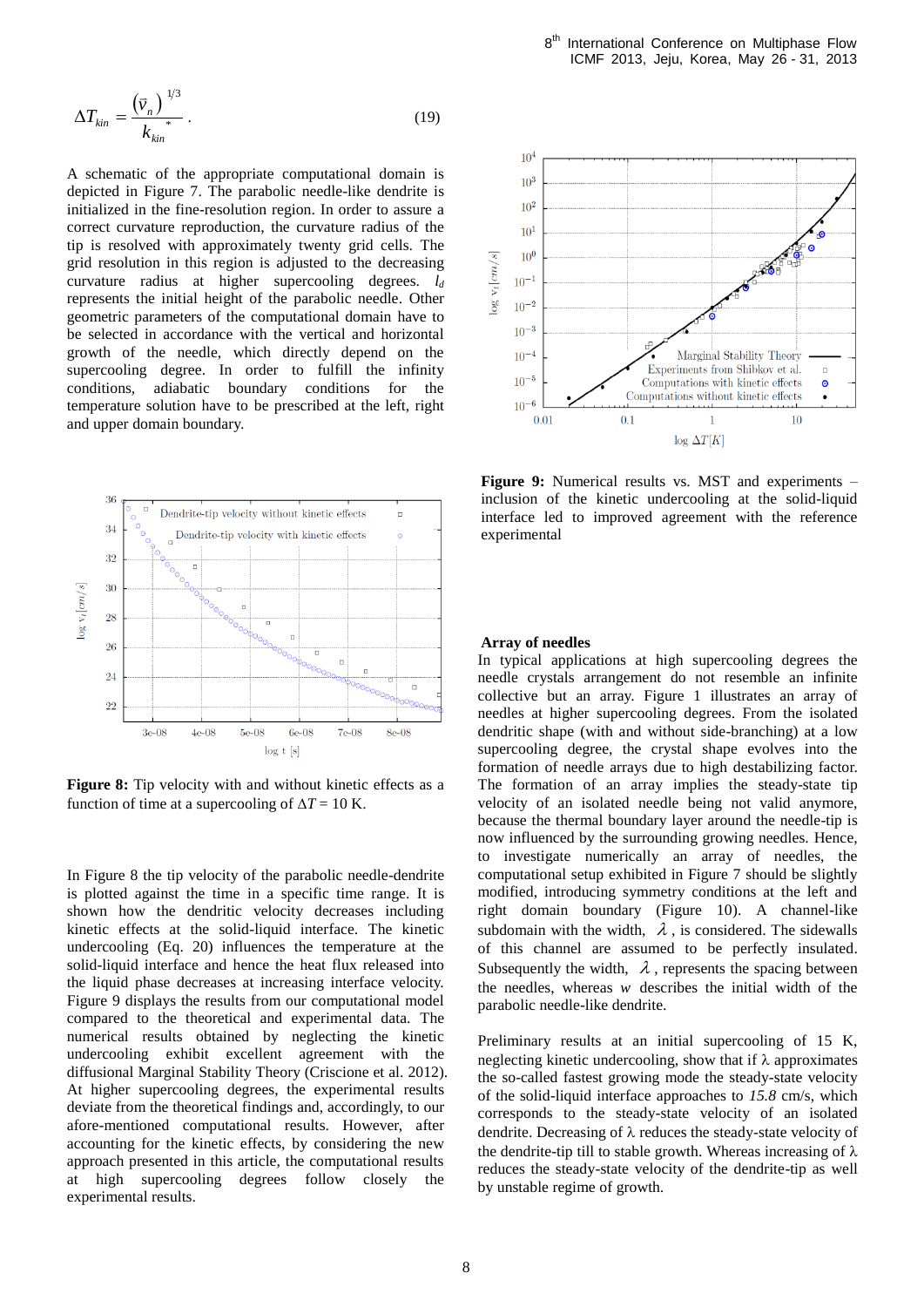

**Figure 10:** Schematic of two-dimensional needle-like dendrite with initial width, *w*, growing at speed  $\vec{v}_n$  in an array;  $\lambda$  describes the spacing between the needles.

### **V. Conclusions**

A new computational model (Criscione et al. 2012) in conjunction with an appropriate level set formulation for the numerical capturing of the interface between the supercooled and the solidified liquid is applied. Mathematically, the phenomenon of solidification is modeled by utilizing a moving boundary problem. The algorithm is capable of computing domains of arbitrary geometrical complexity and is capable of accounting for relevant influencing factors such as capillary undercooling at the liquid-solid interface. Results of dendritic growth (Criscione et al. 2012) exhibit excellent qualitative and quantitative agreement with the Marginal Stability Theory (MST) of Langer and Müller-Krumbhaar (1978) as well as with the available experiments in the heat-diffusion-dominated region (Shibkov et al. 2005). At higher supercooling degrees an evident deviation from experimental data was observed. Possible reason for this deviation is lack of kinetic effects in the computational model. On this account, a new approach for the calculation of the kinetic undercooling term is derived and implemented into the computational model. Accordingly, the results relevant to dendritic growth exhibit a substantially improved agreement with experiments also in the so-called kinetics-limited region.

Further investigations concerning the growth of needles in an array indicate that surrounding needle-like dendrites do not influence considerably the steady-state tip velocity of an isolated needle.

# **Acknowledgements**

We thank Mr. S. Alzamil for his support in conducting part of the simulations. The authors are grateful to the German Scientific Foundation (DFG) for their support in the framework of the SFB-TRR 75 collaborative research center.

### **References**

Alexiades, V. & Solomon, A. D. Mathematical modeling of melting and freezing Processes. Hemisphere Publishing Corporation. (1993)

Criscione, A., Kintea, D., Tukovic´, Z., Jakirlic´, S., Roisman, I.V., Tropea, C. On Computational Investigation of the Supercooled Stefan Problem. Proceedings of the 12th International Conference on Liquid Atomization and Spray Systems, Heidelberg, Germany. (2012)

Davis, S. H. Theory of Solidification. Cambridge University Press. (2001)

Do-Quang, M., Amberg, G. Simulation of free dendritic crystal growth in a gravity environment. Journal of computational physics, 227, 1772-1789. (2008)

Furukawa, Y. & Shimada, W. Three-dimensional pattern formation during growth of ice dendrites - its relation to universal law of dendritic growth . Journal of Crystal Growth, 128, 234-239. (1993)

Ivantsov, G.P. Temperature field around spherical, cylindrical, and needle-shaped crystals which grow in supercooled melt. Dokl. Akad. Nauk SSSR, 558, 567-569. (1947)

Jung, S., Tiwari, M. K., Doan, N. V., Poulikakos, D. Mechanism of supercooled droplet freezing on surfaces. Nature Communications (2012) 3:615 doi: 10.1038/ncomms1630.

Kobayashi, R.. Modeling and numerical simulations of dendritic crystal growth. Physica D: Nonlinear Phenomena, 63(3-4), 410-423. (1993)

Langer, J. S. & Müller-Krumbhaar, R. F. Stability effects in dendritic crystal growth. Journal of Crystal Growth, 42, 11-14. (1977)

Langer, J. S. & Müller-Krumbhaar, R. F. Theory of dendritic growth-I. Elements of a stability analysis. Acta Metallurgica, 26, 1681-1687. (1978a)

Langer, J. S. & Müller-Krumbhaar, R. F. Theory of dendritic growth-II. Instabilities in the limit of vanishing surface tension. Acta Metallurgica, 26, 1689-1695. (1978b)

Langer, J. S., Müller-Krumbhaar, R. F. Theory of dendritic growth-III. Effects of surface tension. Acta Metallurgica, 26, 1697-1708. (1978c) \*

Langer, J.S., Sekerka, R.F., Fujioka, T. Evidence for a universal law of dendritic growth rates. J. Crystal Growth 44 (1978) 414.

Mullins, W. W. & Sekerka, R. F. Morphological stability of a particle growing by diffusion or heat flow. Journal of Applied Physics, 34, 323-329. (1963a)